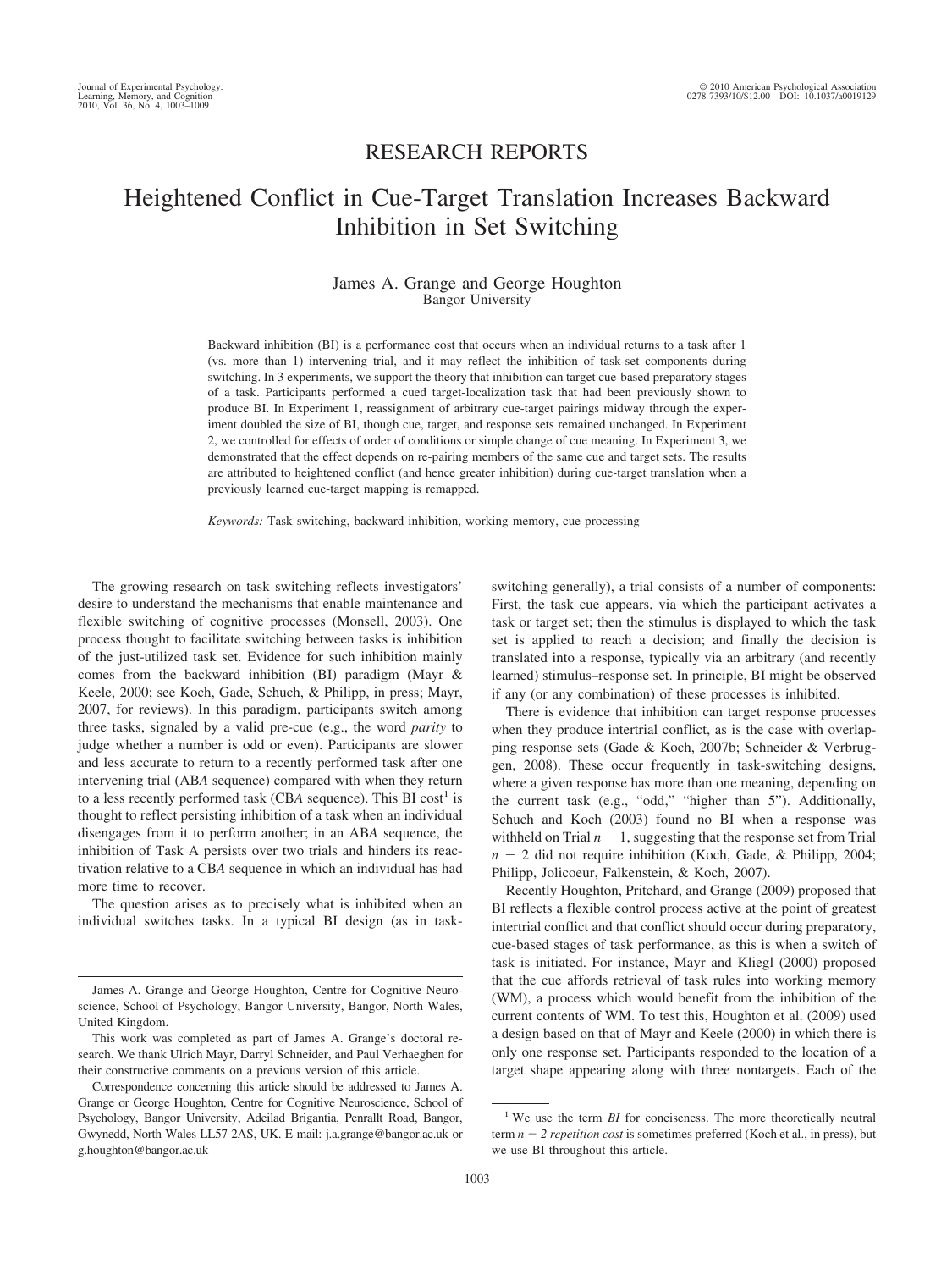shapes (ovals) had a unique visual property, for instance, a thickened outline or being filled in. The target changed on each trial and was signaled by a cue (see Experiment 1 of the current article for the design of a typical trial). However, there was only one response set (four key presses, spatially congruent with target location), removing response-set conflict as a factor. Instead, it was proposed that any intertrial conflict would be centered on cue processing, as participants would have to translate the cue into a WM representation capable of enabling target detection (cue-target translation).

It was further hypothesized that a cue that facilitates cue-target translation should reduce the conflict in WM during a switch and, with it, the need for inhibition. This was tested by manipulation of the degree of relatedness between the cue and target, referred to as the *cue transparency* (Logan & Schneider, 2006). More strictly, this may be defined as "*the degree to which the cue exogenously provides or directly stimulates the relevant WM representations required to perform the task*" (Grange & Houghton, in press). In Houghton et al. (2009), maximally transparent cues provided a sample of the target feature (e.g., if the target shape had a thick border, then the cue had a thick border). A less transparent cue for the same target would be the word *border*, as it does not supply a sample of the target visual feature. Nevertheless, the word's meaning in long-term memory (LTM) is appropriate to its use as a cue and was expected to help direct attention to the relevant visual feature (thickened border). Finally, a minimally transparent cue (e.g., a square) would have an arbitrary relationship with the target with no LTM support. Previous work had shown no influence of cue transparency on BI (e.g., Arbuthnott, 2005), but in those previous studies, the tasks produced response conflict (see Houghton et al., 2009, for discussion of this issue).

Houghton et al. (2009) found the predicted effects of cue transparency on BI: Maximally transparent cues produced no BI, while the arbitrary cues produced the greatest cost. Verbal cues with an existing LTM association to the target property produced intermediate levels of BI (see also Grange & Houghton, 2009). The authors took this as evidence that the processes underlying BI were not inherently linked to the control of response sets but could be flexibly directed to that aspect of the task structure producing greatest intertrial conflict.

## **The Present Study**

In the present study, we sought to further test the hypothesis that cue-based conflict can generate BI. One potential problem with the studies by Houghton et al. (2009) is that they contrasted different sets of cues to the same set of targets, for example, iconic cues versus word cues to icon targets (Grange & Houghton, 2009). This was done to make sure that difficulty of target detection per se was controlled across cueing conditions, leaving open the possibility that the different cue sets might contribute independently to the effect. For instance, if cue discrimination was harder for one set of cues than for another, this might lead to greater intertrial interference in cue processing and consequently more cue inhibition. Such an effect would be independent of the cue-target relationship. In the ideal case, difficulty of cue-to-target translation should be manipulated while the cue and target sets are held constant. This was our aim in the work reported here, in which a negative transfer paradigm (Gade & Koch, 2007a) was used with the nontransparent icon cues used in Houghton et al., (2009, Experiment 3). In the first half of the experiment, participants become practiced with fixed, but arbitrary, cue-target pairings (e.g., a square cue indicates the participant should locate a shaded oval). Halfway through the experiment, new cue-target pairings are introduced, but it is important to note that the same cues and targets are used (only the learned pairings are changed; for example, a square cue indicates that the participant should locate an angled oval). Therefore, the perceptual properties of the cue and target displays, and the relationships within cue and target sets, are identical between halves of the experiment. However, in the second half of the experiment, new cue-target pairings compete with the previously practiced pairings established in the first half. This increased conflict in WM when the target switches should produce a greater need for inhibitory control, reflected in greater BI. If this is so, the effect can only be attributed to the cue-target relationship, as nothing else has changed.

## **Experiment 1**

## **Method**

**Participants.** We recruited 32 participants through the Bangor University participant panel. Two additional participants were removed due to sessionwise accuracy under 90%.

**Apparatus and stimuli.** Stimuli were presented on a 17-in. (43.18-cm) monitor, connected to a PC running E-Prime software (Psychology Software Tools, Pittsburgh, PA). The stimulus display consisted of four ovals (6 cm in height; three had widths of 2.3 cm, and one had a width of 3.5 cm), each differing on a visual property (Figure 1). The cue was a square, a triangle, or an octagon (height and width 4 cm). Cues and stimuli were presented in grayscale shading on a white background.

**Procedure.** The experiment was split into two halves, each consisting of 10 blocks of 42 trials, with rest screens after each block. A trial began with a central cue visible for 500 ms, followed by a 250-ms blank screen. The stimuli then appeared with one oval centered within each quadrant of the screen. There were three possible targets and one neutral distractor on each stimulus dis-



*Figure 1.* Cue-target pairings in Experiment 1 (images not to scale).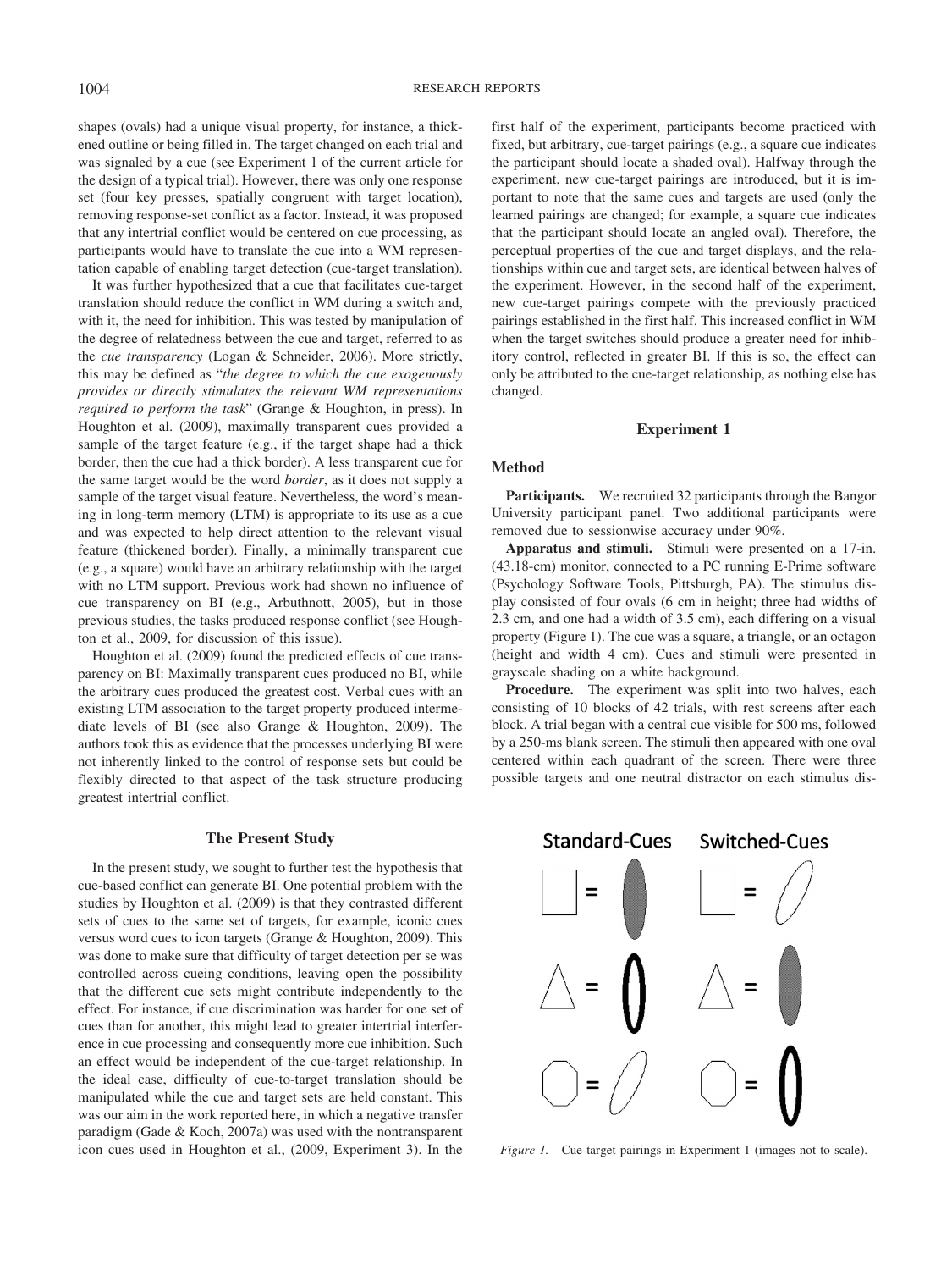play, and the location of all stimuli was randomized. The participant's task was to signal the location of the target oval (specified by the cue they had just seen) by making a spatially congruent key press using the index and middle fingers of both hands. Response keys were assigned as follows (Target location = Key: Finger): Upper left  $= D$ :Left middle; Lower left  $= C$ :Left index; Lower  $right = N:Right$  index; Upper right  $= J:Right$  middle. Once a response was registered, the screen went blank for 500 ms, before the cue for the next trial appeared.

Two disjointed sets of cue-target pairings were used, as follows (cue = target): For Set 1, a square = shaded oval, a triangle = border oval, and an octagon  $=$  angled oval. For Set 2, a square  $=$ angled oval, a triangle  $=$  shaded oval, and an octagon  $=$  border oval. The order of the pairings was counterbalanced across participants (i.e., half received Set 1 followed by Set 2, and half vice versa). Across participants, we refer to the cue-target pairing in the first half of the experiment as the standard cues and to the pairing in the second half as the switched cues.

Before each half of the experiment, participants were shown the cue-target pairing followed by a brief practice session. The importance of accuracy was emphasized, and practice was terminated once the participant had demonstrated that he or she understood the instructions.

**Design.** The experiment had a  $2 \times 2$  repeated measures design with factors Cue Pairing (standard cues vs. switched cues) and Sequence (AB*A* vs. CB*A*). The crucial measure was the interaction of the two factors, with the effect of Sequence being predicted to be greater for switched versus standard cues. The dependant variables were reaction time (RT; in milliseconds) and percentage error.

#### **Results**

**Initial analysis.** The first two trials of each block were removed. For the RT analysis, errors and the two trials following an error were excluded, along with trials with RTs 2.5 standard deviations above each participant mean, leaving 86% of trials. Trimmed RTs and percentage of errors were submitted to separate two-way repeated measures analysis of variance (ANOVA), with the factors and levels as described in Design*.* Mean RTs, standard errors, and percentage of errors are shown in Table 1.

The factor Sequence produced a significant main effect, *F*(1,  $31$ ) = 50.12, *p* < .001,  $\eta_p^2$  = .62, due to slower RTs to AB*A* trials (754 ms) than to CB*A* trials (717 ms). For Cue Pairing, there was a nonsignificant trend,  $F(1, 31) < 1$ , toward slower RTs to switched cues (748 ms) than to standard cues (724 ms).

It is important to note that the Cue Pairing  $\times$  Sequence interaction was significant,  $F(1, 31) = 6.39, p < .05, \eta_p^2 = .17,$ reflecting greater BI for the switched cues (55 ms) versus the standard cues (20 ms). BI costs were significant for both the standard cues,  $t(31) = 2.64$ ,  $p < .05$ , and the switched cues,  $t(31) = 5.38, p < .001.$ 

For the error analysis, only the main effect of Cue Pairing was significant, with more errors in the switched-cue condition (4.0%) than in the standard-cues condition  $(3.3\%)$ ,  $F(1, 31) = 5.45$ ,  $p <$ .05,  $\eta_p^2 = .15$ .

**Is conflict cue-specific?** To test whether the increased BI in the second half of the experiment was due to cue-specific conflict or more general conflict, we carried out the following analysis.<sup>2</sup> In the first half of the experiment, if target "A" is assigned to cue "1," target "B" to cue "2," and target "C" to cue "3," and these pairings are reassigned in the second half as "A2," "B3," and "C1," there are now two types of AB*A* sequences possible in the second half of the experiment: Type I (A2–B3–A2) and Type II (A2–C1–A2).

Type II AB*A* sequences have an intermediate target (C) with a cue (1) that has a learned association with the target "A" from the first half of the experiment. Thus, this extra cue-conflict may lead to an increased measure of BI due to extra inhibition required to overcome this specific cue-related conflict. Alternatively, Type I AB*A* sequences have an intermediate target (B) with a cue (3) that has a learned association with the target "C" and thus should not lead to extra BI due to no cue-specific conflict.

This analysis is also possible with CB*A* sequences. For example, Type II CB*A* sequences (e.g., C1–B3–A2) may lead to slower RTs at Trial A2 than Type I CB*A* sequences (e.g. B3–C1–A2), as the cue used in the intermediate trial for Type II sequences was previously associated with the target "A."

To analyze this possibility, we recoded the RT data from the second half of the experiment into Type I and Type II AB*A* and CB*A* sequences and reanalyzed them in a 2 (Sequence: AB*A* vs. CBA)  $\times$  2 (Trial Type: Type I vs. Type II) repeated-measures ANOVA. Sequence was significant,  $F(1, 31) = 32.13$ ,  $p < .001$ ,  $\eta_{\rm p}^2$  = .51, but there was no main effect of Trial Type,  $F(1, 31)$  = 2.3,  $p = .14$ ,  $\eta_p^2 = .07$ , and no interaction with Sequence,  $F(1,$  $31$ ) = 0.04,  $p > 0.8$ . Therefore, the results from Experiment 1 seem not to be due to cue-specific conflict but rather to a more general increase in intertrial conflict.

## **Discussion**

The results confirmed our prediction that negative transfer of cue-target pairings would increase BI. We suggest this novel finding is due to increased inhibitory control required following the change in cue-target pairings, as cue-target translation must contend with the well-practiced, but irrelevant, pairings from the standard-cues condition (Gade & Koch, 2007a). With respect to previous findings (Houghton et al., 2009), these results provide unequivocal support for the idea that it is the process of cue-target translation that matters. As we were able to keep cue, target, and response sets completely invariant throughout the experiment, none of these in themselves can explain the effect. The relationship between target location and response also never varied, and hence the finding provides additional support for the proposal that inhibition can target aspects of a task other than conflict arising at the response stage (cf. Schuch & Koch, 2003).

A final result of note is that while the change in cue-target pairings did increase BI, it did not significantly increase overall RTs. This provides a useful dissociation between increase in overall RT and increase in BI (cf. Houghton et al., 2009, Experiment 2).

In the prior discussion, the reassignment of the cue-target pairings (negative transfer) halfway through the experiment is supposed crucial to the explanation of the findings. However, the switched pairings inevitably occurred in the second half of the experiment. It was possible, therefore, that BI may be increased by

<sup>2</sup> We thank Darryl Schneider for suggesting this analysis.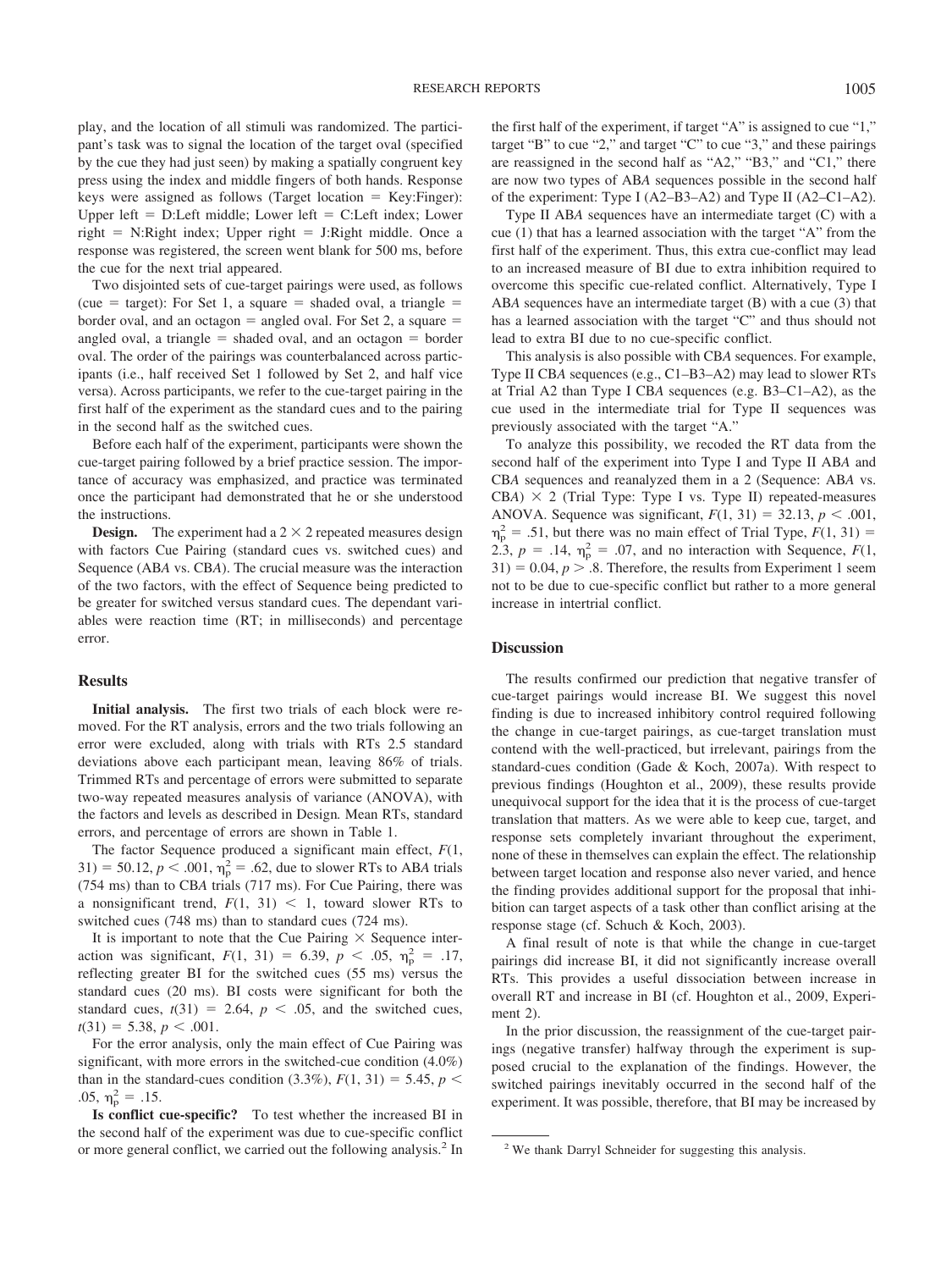#### Table 1

*Mean Reaction Times, Standard Errors, and Percentage of Errors for AB*A *and CB*A *Sequences Across Cue Pairings for Experiment 1*

| Cue pairing                    |            |           |                |            |           |                |                                         |
|--------------------------------|------------|-----------|----------------|------------|-----------|----------------|-----------------------------------------|
|                                | ABA        |           |                | <b>CBA</b> |           |                |                                         |
|                                | $M$ (ms)   | $SE$ (ms) | Errors $(\% )$ | $M$ (ms)   | $SE$ (ms) | Errors $(\% )$ | Backward inhibition<br>$(ABA-CBA)$ (ms) |
| Standard cues<br>Switched cues | 734<br>775 | 40<br>48  | 3.31<br>3.81   | 714<br>720 | 41<br>42  | 3.24<br>4.21   | 20<br>55                                |

 $Note.$   $Ms = milliseconds.$ 

any similar change in the experimental procedure halfway through. We addressed this possibility in Experiment 2.

## **Experiment 2**

In Experiment 2, we tested whether BI is increased following any change in the meaning of cues but not involving reassignment of the pairings of the same cue and target sets. Participants performed the unrelated cue-target condition of Experiment 1 in conjunction with a condition in which the same cues were used but now were paired with related targets (e.g., a square cue indicates a search for a square target). We hypothesized that re-pairing the cues with a quite different set of targets within an experiment should not increase the degree of within-set competition during cue-target translation and hence should not increase BI.

The order of the two cue-target conditions was manipulated between groups, with half of the participants receiving the unrelated pairings first and the other half receiving them second. If simply having the unrelated pairs occur in the second half of an experiment of this type (following a change of cue meaning) can potentiate BI, then BI in the unrelated condition should be greater in the group that receives this condition second. A similar prediction can be made for the related cue-target pairings. When cues and targets are visually similar, we do not expect to find BI (Houghton et al., 2009), but if any change to the meaning of cues during an experiment leads to increased inhibition, then we might expect it to appear when the related condition occurs second. Our hypothesis however predicted in this case that BI would be unaffected by order, resulting in no BI for the related cues and a BI effect for the unrelated cues of similar magnitude to that found in Experiment 1 for the standard-pairing condition.

## **Method**

Participants. We recruited 32 new participants from the same pool as in Experiment 1. Sixteen were randomly assigned to each between-subjects group on the basis of the order in which they received the cue-target pairings (related– unrelated group or unrelated–related group).

**Stimuli and apparatus.** For the unrelated cue-target pairings, we used Set 2 from Experiment 1. For the related pairings, the target display consisted of a square, a triangle, and an octagon as potential targets, with the same neutral oval distractor from Experiment 1 (Figure 2).

**Procedure.** The procedure was similar to Experiment 1. However, for the related condition, participants were required to locate the target that was the same shape as the cue presented. For example, if a square cue was presented, the participants were to locate the square target.

Additionally, cue ordering was manipulated between groups. One group received the related cues first and the unrelated cues second; the second group was presented with the reverse order. Block length, trial structure, and practice were identical to those of Experiment 1.

**Design.** Three factors were manipulated in a mixed factorial design: Cue Pairing (related cues vs. unrelated cues) and Sequence (ABA vs. CBA) were within-group variables, while Order (related– unrelated vs. unrelated–related) was manipulated between groups.

## **Results**

Data trimming was identical to that performed in Experiment 1; we retained 87% of trials for further analysis. The trimmed data were analyzed with a mixed factorial ANOVA, with the factors as described in Design. Mean RTs, standard errors, and percentage of errors are shown in Table 2.



*Figure 2.* Cue-target pairings in Experiment 2 (images not to scale).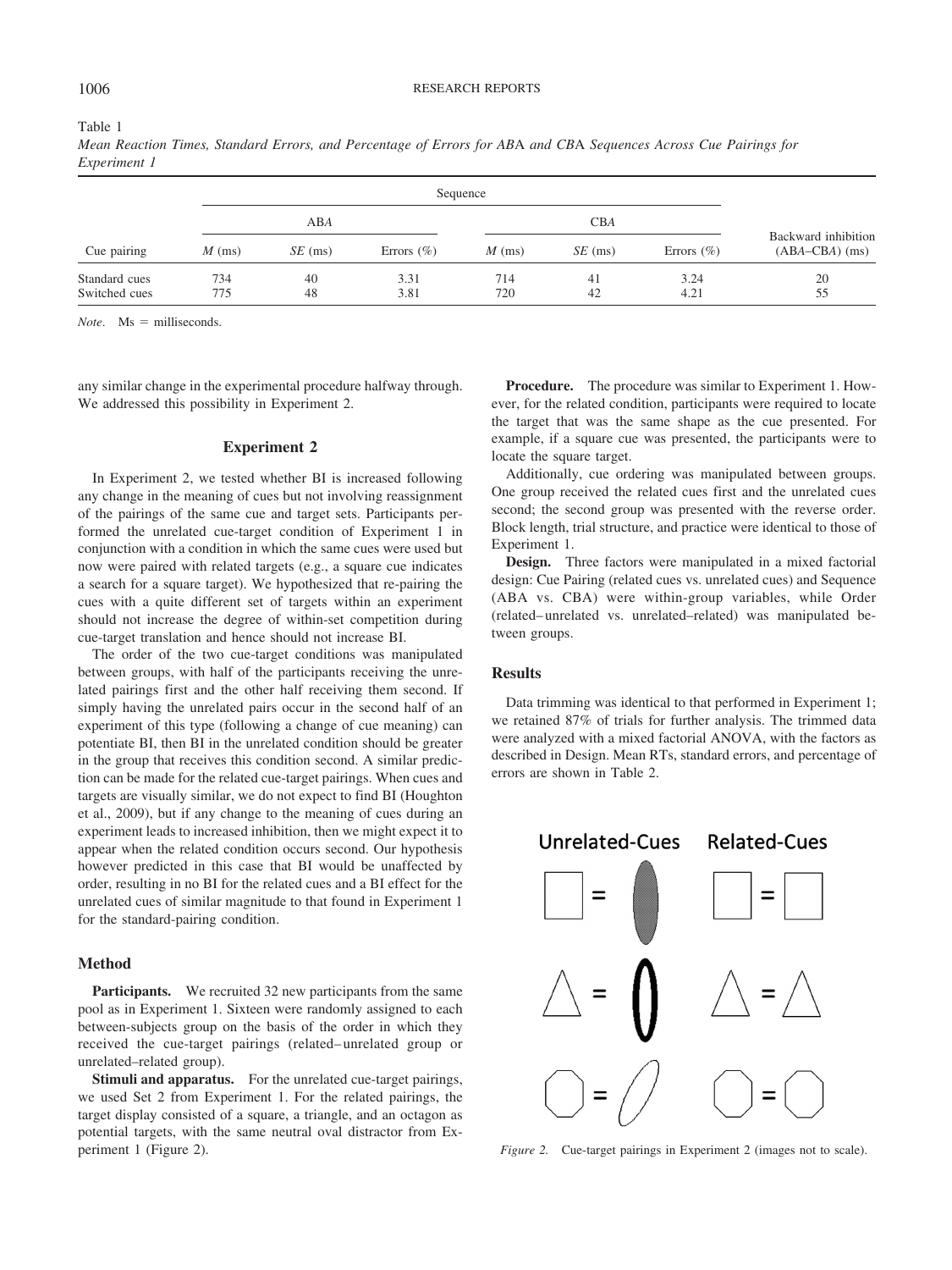| ۰, |  |
|----|--|
|    |  |

|                   |          | Sequence  |                |            |           |                |                                         |
|-------------------|----------|-----------|----------------|------------|-----------|----------------|-----------------------------------------|
| Group/cue pairing | ABA      |           |                | <b>CBA</b> |           |                |                                         |
|                   | $M$ (ms) | $SE$ (ms) | Errors $(\% )$ | $M$ (ms)   | $SE$ (ms) | Errors $(\% )$ | Backward inhibition<br>$(ABA-CBA)$ (ms) |
| Unrelated-related |          |           |                |            |           |                |                                         |
| Related cues      | 541      | 24        | 1.45           | 538        | 24        | 1.73           | 3                                       |
| Unrelated cues    | 736      | 44        | 3.18           | 709        | 43        | 2.42           | 27                                      |
| Related-unrelated |          |           |                |            |           |                |                                         |
| Related cues      | 596      | 24        | 3.10           | 593        | 24        | 2.99           | 3                                       |
| Unrelated cues    | 720      | 44        | 4.64           | 694        | 43        | 3.95           | 26                                      |

*Mean Reaction Times, Standard Errors, and Percentage of Errors for AB*A *and CB*A *Sequences Across Cue Pairings for the Unrelated–Related and Related–Unrelated Groups From Experiment 2*

 $Note.$   $Ms = milliseconds.$ 

For the RT analysis, we found no significant effect of Order,  $F(1, 30)$  < 1, and, most important, no interaction involving this factor was significant. For the other main effects: Cue Pairing showed faster RTs to related cues (567 ms) than to unrelated cues  $(715 \text{ ms})$ ,  $F(1, 30) = 36.17$ ,  $p < .001$ ,  $\eta_p^2 = .55$ , and Sequence produced a reliable main effect due to slower responses to AB*A* trials (648 ms) than to CBA trials (634 ms),  $F(1, 30) = 9.00, p <$ .01,  $\eta_p^2 = .23$ . This effect was qualified by a significant interaction with Cue Pairing,  $F(1, 30) = 8.81$ ,  $p < .01$ ,  $\eta_p^2 = .23$ , driven by greater BI for unrelated cues  $(27 \text{ ms})$ ,  $t(31) = 3.34$ ,  $p < .01$ , than for related cues  $(3 \text{ ms})$ ,  $t(31) = 0.76$ ,  $p > .4$ . As noted, these effects did not depend on the order in which the conditions were received. BI (27 ms) was similar in magnitude to that found in Experiment 1 for the standard-cues condition (20 ms) but only half that found for the switched-cues condition (55 ms).

For the error analysis, the main effect of Order was significant, with more errors in the related– unrelated group (3.7%) than in the unrelated–related group (2.2%),  $F(1, 30) = 12.72$ ,  $p < .01$ ,  $\eta_p^2 =$ .30. No other main effect or interaction was significant.

### **Discussion**

The results show that a simple change in the meaning of a set of cues cannot account for the results from Experiment 1. BI was completely unaffected by the order in which a given cue-target pairing was received. In the related condition, BI was never evident (confirming previous results), while in the unrelated condition, BI did not increase when the condition was received following a change in cue meaning. Moreover, the size of the unrelated BI effect was the same as in the standard (i.e., preswitch) condition in Experiment 1.

Together, Experiments 1 and 2 define a pair of boundary conditions: In Experiment 1, we found a doubling of the size of BI when cue-target mappings are re-paired within the same experimental session, while in Experiment 2, we observed no effect whatsoever of a change in cue meaning that does not involve the same targets. However, we have previously argued that maximally transparent cue-target pairings do not require an act of translation to retrieve a target description; participants can use the visual information provided directly by the cue to locate the target. If the nature of the process of target retrieval is quite different in the related and unrelated cases, then the differences between Experiments 1 and 2 might be accounted for by the supposition that there is only a carryover effect from one translated cue-target mapping to another. On this account, no modulation of BI was found in Experiment 2 because there was only one translated (nontransparent) mapping used.

Our account, however, is that the increase in BI in Experiment 1 is specifically due to the same cues and targets being used, which increases within-set conflict during cue translation in the switchedcues condition. We do not predict that the effect should be found when the same cues are used with two *different* sets of unrelated targets, even though endogenous and effortful cue-target translation would be required for both sets. If the two target sets share no members, then there should be no increase in within-set conflict following a switch of target. This prediction is tested in the final experiment, in which we pair the same cues with two nonoverlapping sets of targets. For both sets of targets, the cue-target relationship is nontransparent and should produce reliable BI. However, we predict that whether participants receive a given cue-target set first or second should have no effect on this cost (i.e., the pattern of results will be the same as in Experiment 2 and different from Experiment 1).

## **Experiment 3**

## **Method**

Participants. We recruited 32 new participants from the same pool used in the previous experiments.

**Stimuli and apparatus.** For one half of the experiment, participants saw the standard cues and targets from Experiment 1, and for the other half, they saw the same three cues but paired with a new set of targets (Figure 3). The new targets were designed to be visually distinct from the "standard" set, while at the same time offering a similar target localization task (visual feature search among a set of related geometric shapes). They consisted of four rectangles with the same height and width as the ovals from Experiment 1.

Each rectangle had a unique visual property: one had a dotted outline, and another contained horizontal lines, while the last was aligned horizontally. The distractor rectangle was plain and aligned vertically.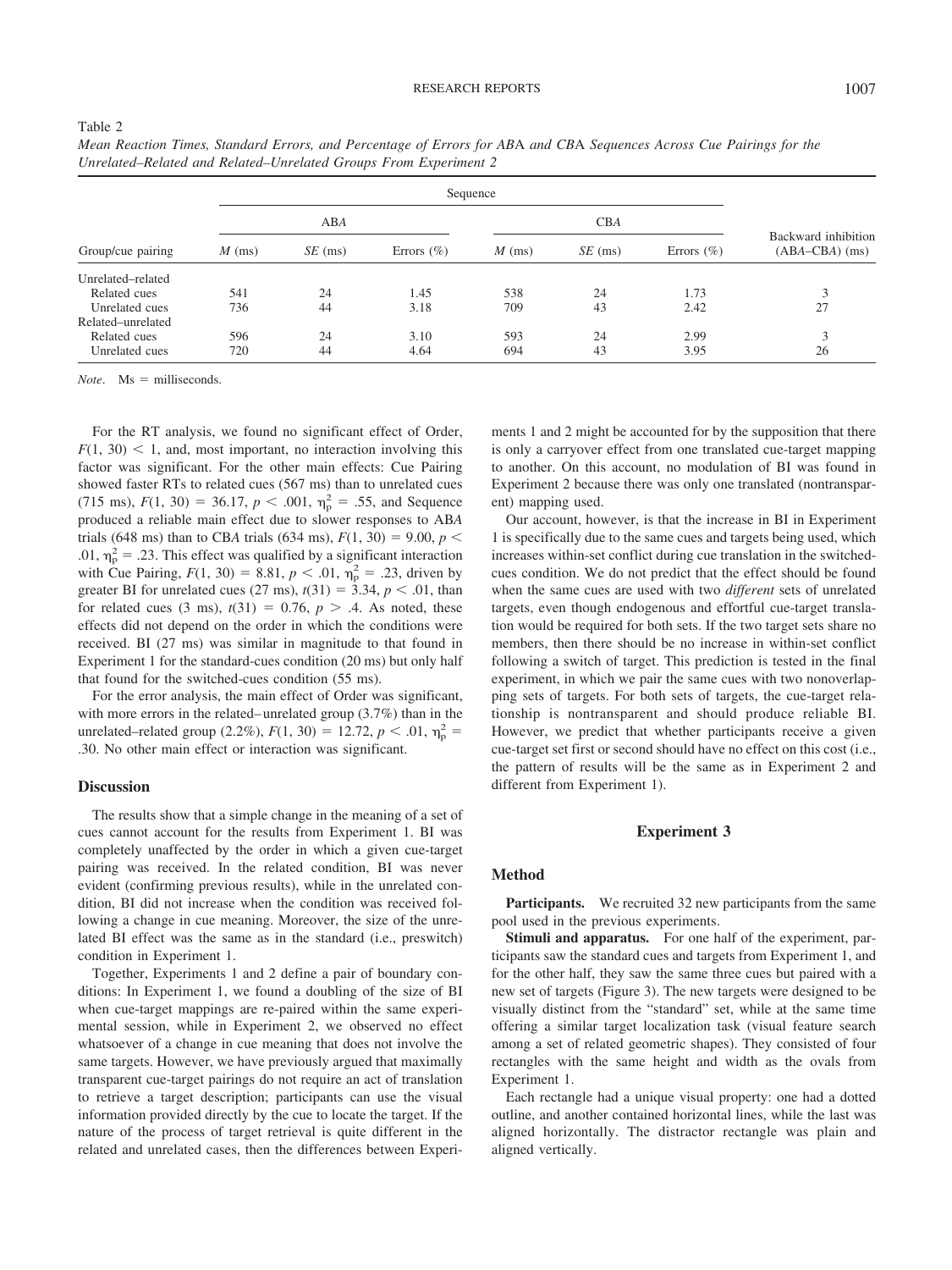

*Figure 3.* Cue-target pairings in Experiment 3 (images not to scale).

**Procedure.** In one half of the experiment, we utilized the cue-target pairings from Experiment 1, and in the other half, we used the same cues with the new target set described earlier. The order of presentation of these cue-target sets was counterbalanced across participants.

As in Experiment 1, we refer to the first half of the experiment for all participants as *standard cues* and the second half as *switched cues*. All trial timings, practice, and experiment length were identical to those in Experiment 1.

**Design.** For this experiment, we manipulated two factors in a repeated-measures design: Cue Pairing (standard cues vs. switched cues) and Sequence (AB*A* vs. CB*A*). The crucial measure was the interaction between the two factors.

## **Results**

**Experiment 3.** Data trimming was identical to that in Experiment 1, and trimmed data (89% of raw trials) were submitted to a two-way repeated measure ANOVA, with the factors as described in Design. Mean RTs, standard errors, and percentage of errors are shown in Table 3.

There were no significant effects in the error analysis, so we report only the RT results. There was no main effect of Cue Pairing, although RTs for switched cues were slower (683 ms) than RTs for standard cues (660 ms),  $F(1, 31) = 1.69$ ,  $p > .2$ ,  $\eta_{\rm p}^2$  = .05. The main effect of Sequence was significant, with slower RTs to AB*A* (680 ms) than to CB*A* sequences (662 ms),  $F(1, 31) = 20.49, p < .001, \eta_p^2 = .4$ . Critically, the interaction was not significant,  $F(1, 31) = 0.21$ ,  $p > .6$ . BI costs were 20 ms for standard cues,  $t(31) = 4.8$ ,  $p < .001$ , and 17 ms for switched cues,  $t(31) = 2.89, p < .01<sup>3</sup>$ 

**Experiments 1 and 3 between-Experiment analysis.** As Experiment 3 has exactly the same structure as Experiment 1, we were able to compare the results. The main benefit of doing so is that it affords a direct comparison of BI in the second half of the two experiments.

The RT data from Experiments 1 and 3 were analyzed in a between-subjects ANOVA, with Cue Pairing (standard cues vs. switched cues) and Sequence (AB*A* vs. CB*A*) as the within-subject factors and Experiment as a between-subject factor. There was no

main effect of Experiment,  $F(1, 62) = 1.62$ ,  $p > .2$ . However, the three-way interaction was significant,  $F(1, 62) = 6.25, p < .05, \eta_{\rm p}^2 =$ .09. We therefore performed two separate two-way ANOVAs (one for each cue type), comparing BI across experiments, both with factors Sequence (AB*A* vs. CB*A*) and Experiment (1 vs. 3). For the standard cues (first half of experiment), neither the main effect of Experiment nor the interaction with Sequence was significant (all  $F_s$  < 1). For the switched cues (second half), there was again no main effect of Experiment but the interaction with Sequence was significant,  $F(1, 62) = 10.2, p < .01, \eta_{\rm p}^2 = .14$ . We thus confirmed that the BI in the switched cues in Experiment 1 was greater than that for the switched cues in Experiment 3.

## **Discussion**

The results of Experiment 3 were unambiguous: BI was found in both halves of the experiment (unlike Experiment 2) and for both cue-target sets, but it was completely unaffected by whether the cue-target mapping came first or second in the experiment. In a between-experiment analysis with Experiment 1, the only reliable difference was the magnitude of the BI cost following a change of cue-target mapping. When this involved re-pairing the same cues and targets (Experiment 1), the cost was twice as great as when the same (nontransparent) cues were paired with a new target set (Experiment 3).

## **General Discussion**

The present set of studies provides further evidence that processes involved in cue-based stages of the trial structure can generate BI, even when conflict at the response level is kept constant (Houghton et al., 2009). In Experiment 1, we combined a negative transfer manipulation with a BI paradigm. Gade and Koch (2007a) have previously shown such a manipulation to affect switch costs and proposed that this reflects increased inhibitory control following the switching of cue-task pairings. We reasoned therefore that a related manipulation should also increase BI in the cued target-search paradigm used by Houghton et al., (2009), as these authors have argued that BI in this design reflects the level of inhibitory control required to resolve conflict during cue-totarget translation.

Experiment 1 showed the predicted effect: BI was substantially increased following a re-pairing of the same sets of cues and targets. Experiment 2 showed that this result cannot be explained as being due to (a) comparing conditions in the first versus second half of the experiment, (b) a "harder" condition following an easier condition, or (c) a simple change in cue meaning. Experiment 3 further demonstrated that it is not due to a change from one nontransparent cue-target mapping to another, even when the same cues are paired with both target sets.

<sup>&</sup>lt;sup>3</sup> Although not a factor in the design, we analyzed the data with respect to the two cue-target sets shown in Figure 3 to confirm that the new targets introduced in this experiment behaved like the "old" set. For this purpose, we conducted a two-way repeated-measures ANOVA with factors Target Set (ovals vs. rectangles) and Sequence (AB*A* vs. CB*A*). Only the main effect of Sequence reached significance,  $F(1, 31) = 20.49$ ,  $p < .001$ ,  $\eta_p^2 =$ .4, and both target sets produced significant levels of BI: ovals (22 ms),  $t(31) = 3.64, p < .001$ , and rectangles (15 ms),  $t(31) = 3.3, p < .01$ .